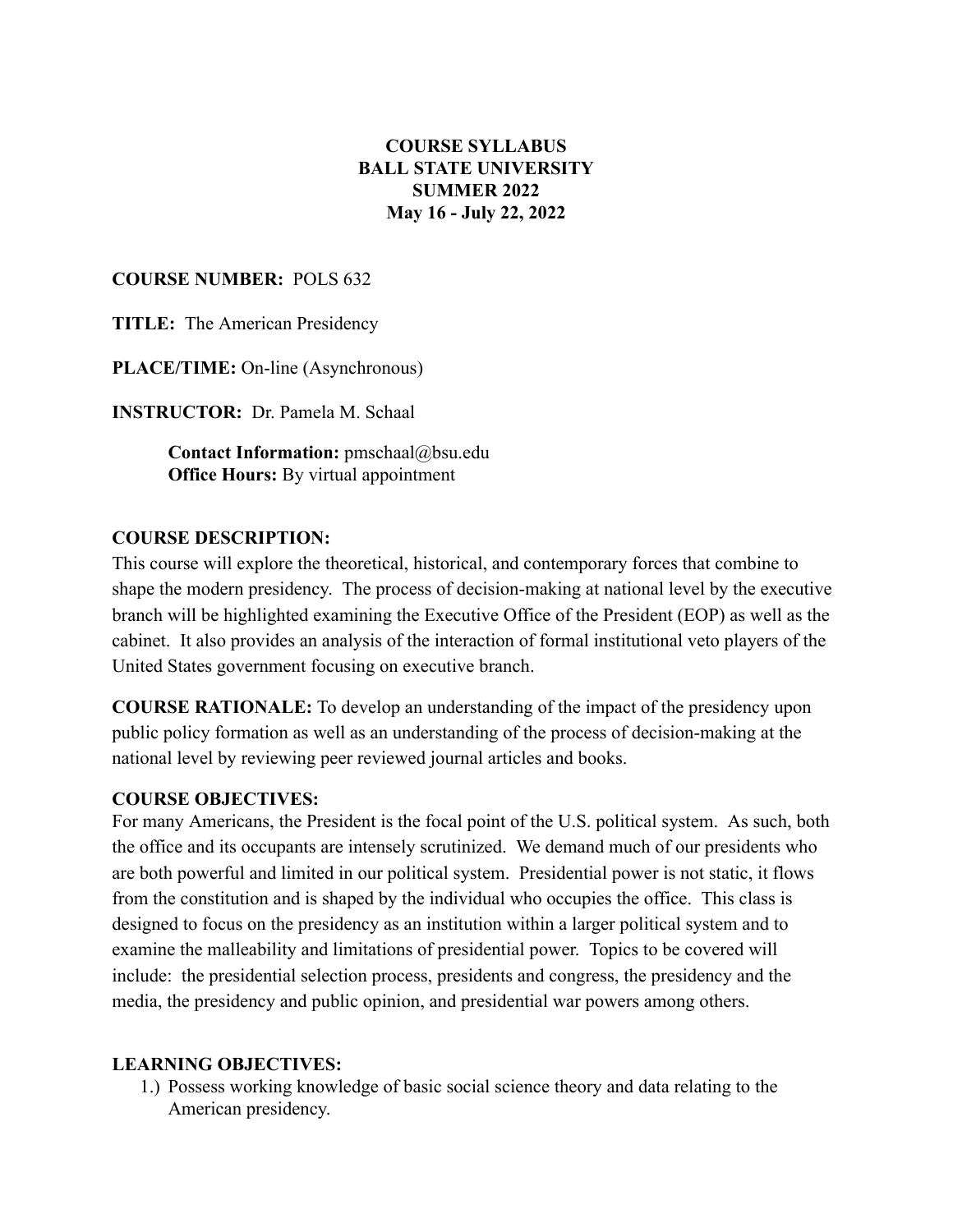- 2.) Classify the major contributions to the presidential literature by reading and discussing such literature.
- 3.) Evaluate the major generational themes of political institution literature by studying such literature and taking a comprehensive exam.
- 4.) Describe and objectively evaluate the electoral system used to select the president.
- 5.) Identify and articulate the strengths and weaknesses of the presidency as a political institution in the American political system.
- 6.) Understand the institutional and political relationships that are involved in presidential leadership.
- 7.) Understand and articulate the formal and informal bases for presidential power in the American political system.

# **TEXTS:**

## Required Texts

- Going Public: New Strategies of Presidential Leadership  $(3<sup>rd</sup> Edition)$ . Samuel Kernell
- Presidential Power and The Modern Presidents: The Politics of Leadership From Roosevelt to Reagan. Richard E. Neustadt.
- The Hidden-Hand Presidency: Eisenhower as Leader. Fred I. Greenstein.
- The Personal President: Power Invested Promise Unfulfilled. Theodore J. Lowi.
- The Politics Presidents Make: Leadership From John Adams to Bill Clinton. Stephen Skowronek.
- The Presidency and the Political System (11<sup>th</sup> Edition). Editor Michael Nelson.
- The President and the Parties: The Transformation of the American Party System Since the New Deal. Sidney M. Milkis
- Polarized Politics: Congress and the President in a Partisan Era by Jon R. Bond and Richard Fleisher

## Recommended Texts:

● The Federalists Papers. Hamilton, Madison, Jay.

## Recommended Films:

- All the President's Men
- The American President
- Wag the Dog

## **ONLINE RESOURCES:** A BSU network account for email and Canvas.

## **SOFTWARE:** Microsoft Office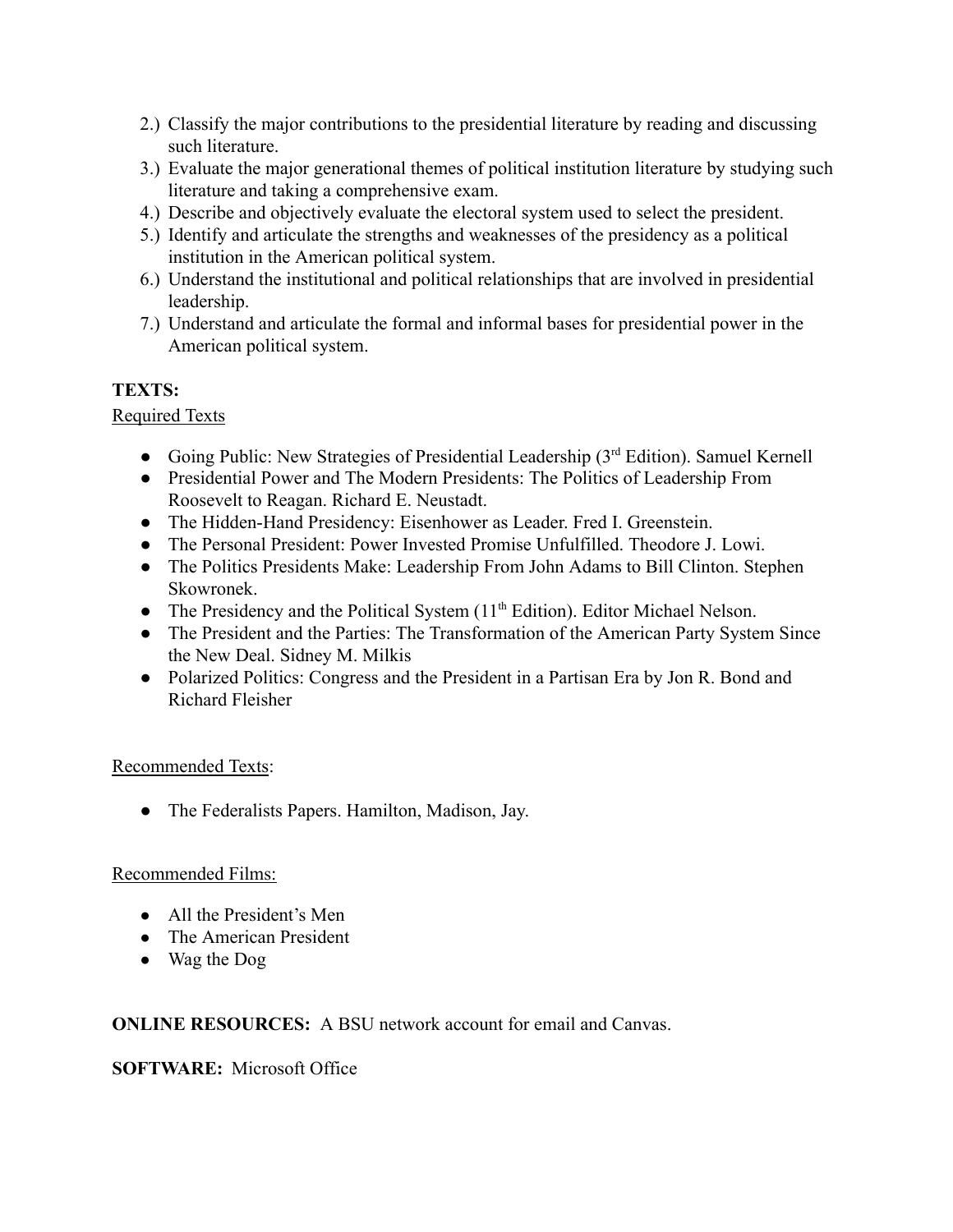### **COURSE POLICIES:**

#### *Participation and Timeliness:*

Your regular participation and timeliness are important to your academic success. You must be self-motivated and disciplined to meet all due dates. Developing a routine is essential. All assignments are expected to be submitted by a specific time and date. Assignments submitted late may be subject to a reduction in points, or no points at all. *Students with Disabilities:* Some elements of this course may not be accessible to persons with some types of disabilities. If you need course adaptations or accommodations because of a

disability, please contact Ball State's Disabled Student Development (DSD) office. DSD coordinates services for students with disabilities. Documentation of a disability needs to be on file in that office before any accommodations can be provided. Disabled Student Development can be contacted at 765-285-5293 or  $dsd(\omega)$ bsu.edu. Further online information for students may be found at the [BSU Disabled Student Development web](https://blackboard.bsu.edu/webapps/portal/frameset.jsp?tabGroup=courses&url=%2Fwebapps%2Fblackboard%2Fcontent%2FcontentWrapper.jsp%3Fcontent_id%3D_1290465_1%26displayName%3DLinked%2BFile%26course_id%3D_41603_1%26navItem%3Dcontent%26attachment%3Dtrue%26href%3Dhttp%253A%252F%252Fcms.bsu.edu%252FAbout%252FAdministrativeOffices%252FDSD%252FPoliciesProcedures%252FDistance%252FStudentInfo.aspx) page.

#### *Communication:*

For questions of a personal nature, such as questions about your grade, please use your BSU email. The instructor will typically respond to messages within 48 hours of receiving them.

*Academic Integrity:* Students are expected to adhere to University guidelines as presented in the Code of Student Rights and Responsibilities as outlined in the student handbook.

*Rules of Conduct:* Laptops may be used for note taking only during lectures but cell phones or other hand held devices may not. Please silence your cell phones before class and refrain from using these phones during lectures. During exams, no laptops or cell phones may be used. During lectures, discussions, presentations, and exams, please display civility and respect towards your peers. Please maintain a level of professionalism as expected in a college environment. $1$ 

*Etiquette Statement*: Please remember the following in all forms of communication in this course:

- Be mindful to not use language that could be considered strong or offensive.
- Keep all writings and correspondence as professional as possible.
- Keep writing to a point and stay on topic.
- Double-check all writing to make sure that it clearly conveys the exact intended message.

## **TECHNICAL INFORMATION:**

Become familiar with the class interface before the semester begins and seek help if necessary. BSU provides resources to help you. A lack of Blackboard knowledge is not an acceptable excuse for late or incomplete work.

#### *Technical Assistance:*

<sup>&</sup>lt;sup>1</sup> Students may not always value different ideological perspectives but we should learn to appreciate these different perspectives and agree to respectively disagree when resolution is not possible.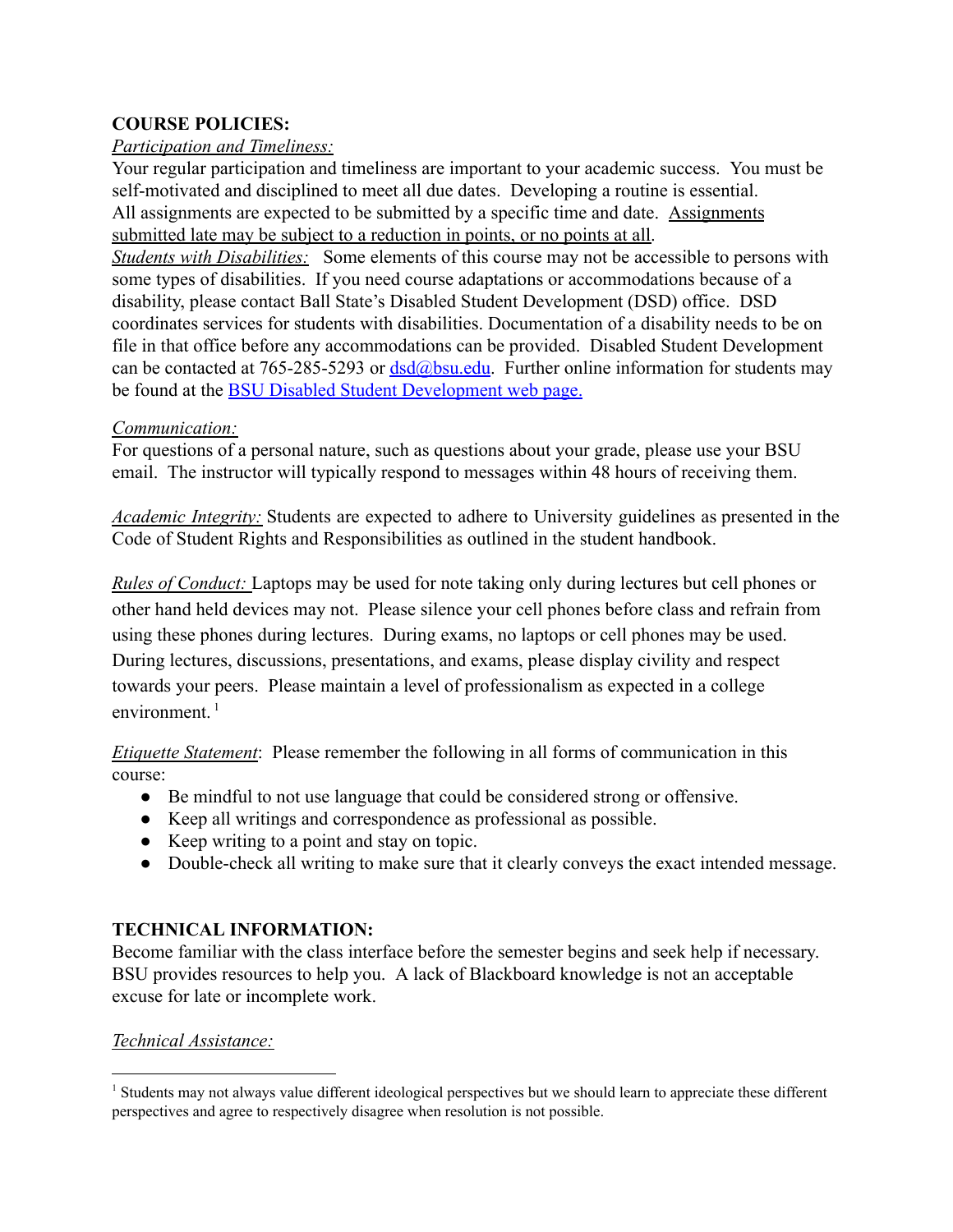If you have technical questions, you can contact Ball State's Help Desk. In addition, the Help Desk staff has put together many [how-to video clips](http://cms.bsu.edu/About/AdministrativeOffices/HelpDesk/TechClips.aspx) in its Tech Clips section that can guide you through many of the most common questions. The helpdesk can be contacted at: 1765-285-1517 or email at helpdesk $@$ bsu.edu.

*Diversity Statement*: "Ball State University aspires to attract and retain a diverse faculty, staff, and student body. We are committed to ensuring that all members of the community are welcome, through valuing the various experiences and worldviews represented at Ball State and among those we serve. We promote a culture of respect and civil discourse as expressed in our [Beneficence Pledge](http://cms.bsu.edu/about/administrativeoffices/studentrights/policiesandprocedures/beneficence) and university resources <http://cms.bsu.edu/campuslife/multiculturalcenter>"

#### **REFLECTION PAPERS:**

Reflection papers offer students a chance to share the most important themes and critical concepts of the books. Ranging in length from five (minimum) to ten (maximum) pages, these papers will let students share what impressed them most about the scholarly literature of the Presidency.

### **COURSE GRADING:**

Method of Evaluating Students

Reflection papers: 40% [select 4 books]

Final exam (or research paper): 30%

Participation and assignments: 30%

#### **GRADING SCALE:**

**A: 95-100**

- **A-: 90-94**
- **B+: 87-89**
- **B: 83-86**
- **B-: 80-82**
- **C+: 77-79**
- **C: 73-76**
- **C-: 70-72**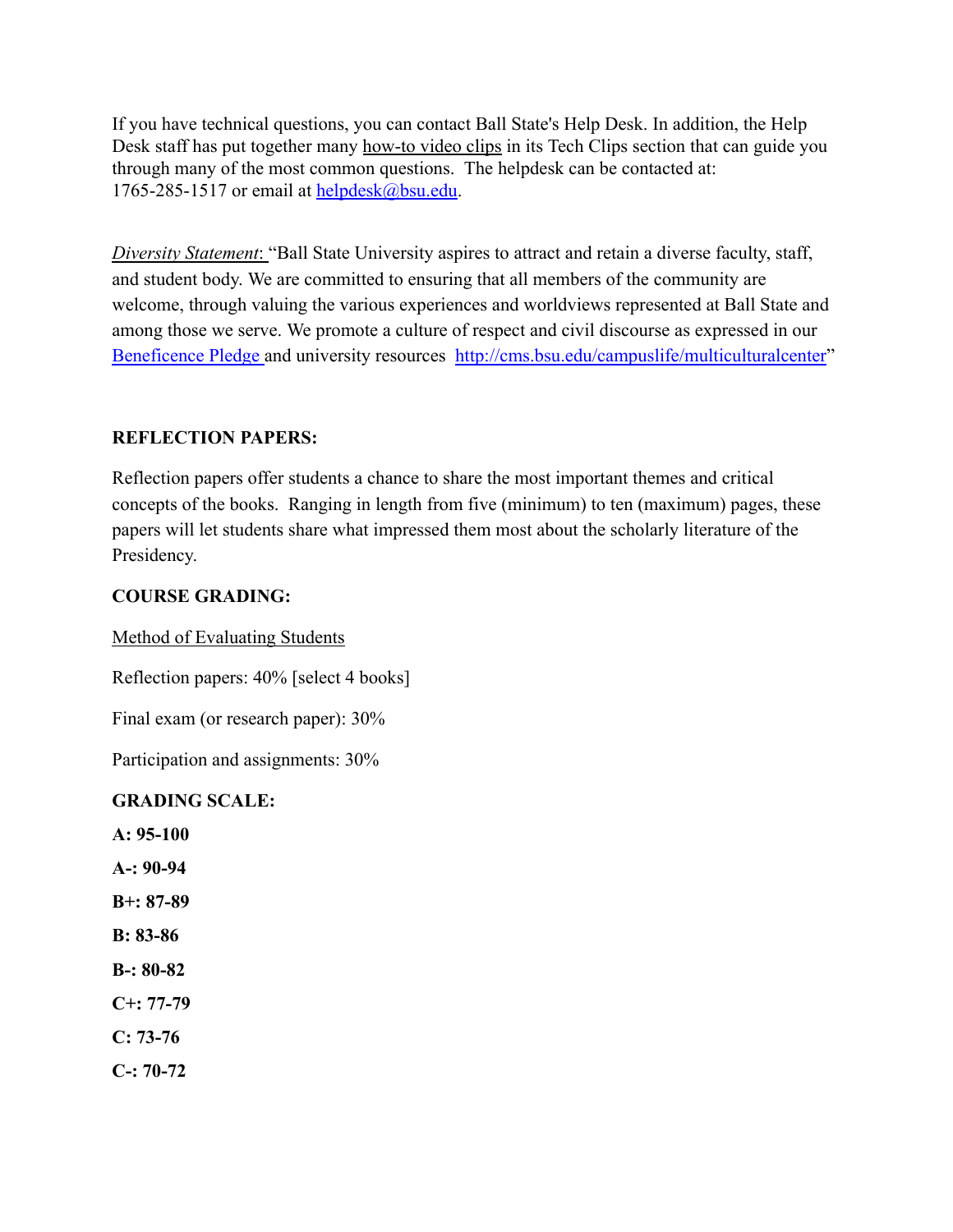**D+: 67-69 D: 63-66 D-: 60-62 F: 0-59**

## **COURSE OUTLINE AND SCHEDULE (tentative):**

### **Week 1**

Introduction and Overview of the Executive Branch

The Two Constitutional Presidencies by Jeffrey K. Tulis (Chap. 1/Nelson reader)

### **Week 2**

The Development of Presidential Power: Conservative Insurgency and Constitutional Construction by Stephen Skowronek (Chap. 3/Nelson reader).

The Politics Presidents Make: Leadership From John Adams to Bill Clinton. Stephen Skowronek [optional reflection paper]

## **Week 3**

The Presidency in History: Leading from the Eye of the Storm by Sidney M. Milkis and Marc Landy (Chap. 4/Nelson reader)

Presidential Power and The Modern Presidents: The Politics of Leadership From Roosevelt to Reagan. Richard E. Neustadt. [optional reflection paper]

## **Week 4**

Presidential Competence by Paul Quirk (Chap. 5/Nelson reader)

The Psychological Presidency by Michael Nelson (Chap. 6/Nelson reader)

The Hidden-Hand Presidency: Eisenhower as Leader. Fred I. Greenstein. [optional reflection paper]